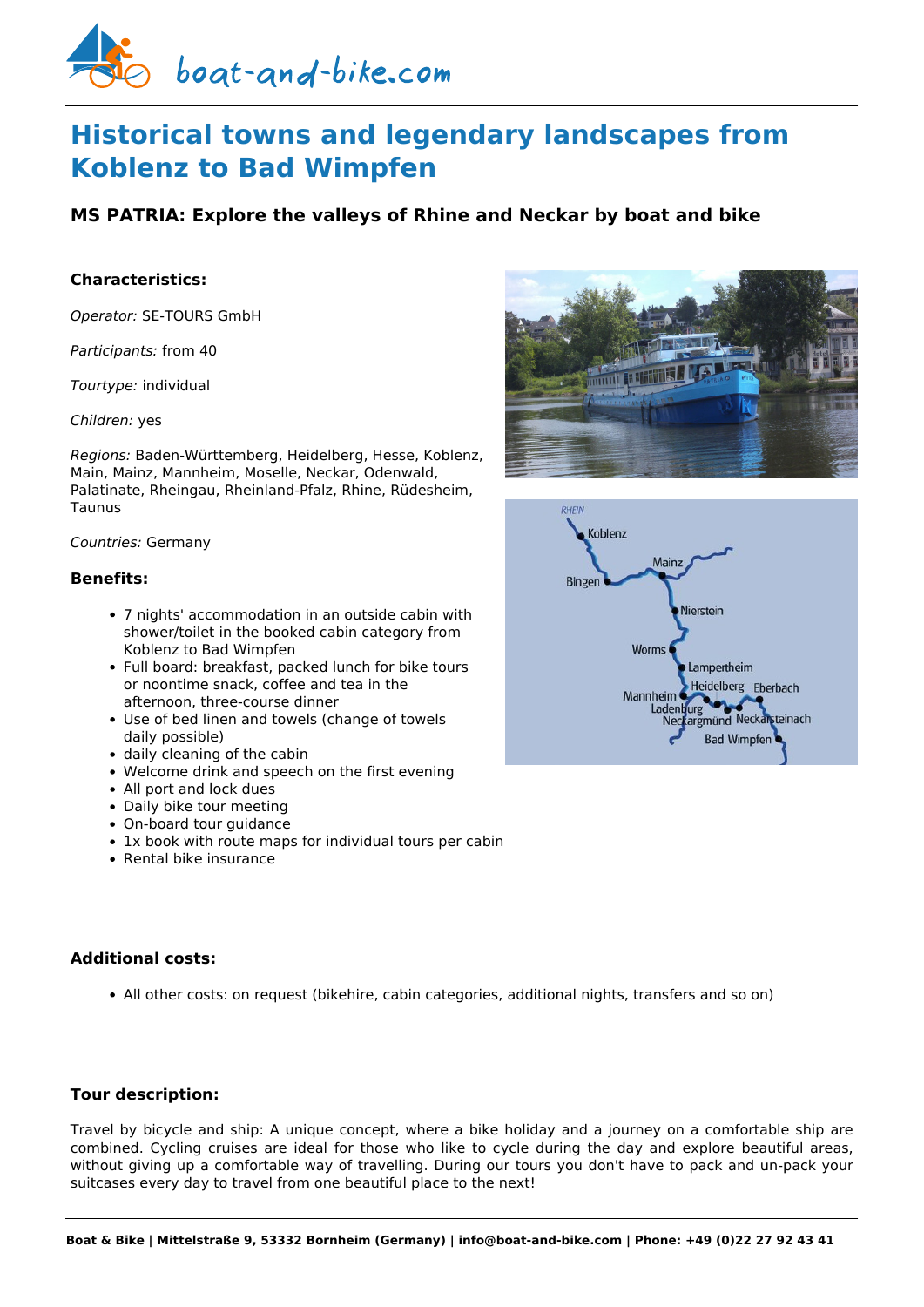

Is the Neckar more picturesque at Marbach, the birthplace of the writer and poem Schiller, or perhaps at the Odenwald, which the river flows through? Maybe you prefer "Father Rhine", which is associated with the famous Nibelungen saga, the Lorely rock, and numerous museums in Mainz or the famous city of Heidelberg? After you have returned home, you will enjoy browsing your photos: of course Heidelberg with its magnificent Castle, the narrow streets of the old town centers of Eberbach and Koblenz, which are just a few of the highlights of this trip along the Rhine and the Neckar. Every photo revives your pleasant memories. What more could you expect from such a wonderful trip? The quality of cycling tracks is very good: usually you will cycle on paved tracks along the rivers without any gradients of note. This makes the trip also suitable for relatively unpractised cyclists. You will live and travel on board the MS PATRIA, which has been a favourite ship for bikeboat holidays for many years.

#### MS PATRIA:

#### On the Rhine and Neckar, the 68

meters long MS PATRIA, which can accommodate a max. of 68 guests, is your sailing home. The ship is modernized for boat bike tours and provides 15 cabins on the main deck and 19 cabins on the upper deck. All cabins are small and practicable (approx. 7 qm), with two beds standing in a right angle, with window (to be opened on the upper deck, but for safety reasons fixed on the main deck), shower + toilet, individually regulated air conditioning in all cabins on the main deck, as well in the restaurant and salon. This authentic ship has a nice salon with bar and large windows in front of the top deck and a separate restaurant on the main deck. On the partially covered sun deck there are sitting places (tables + chairs) for all guests and a cycle shed. The ship sails under Dutch Flag and management and had its sailing area in The Netherlands for many years. As from 2011 its sailing area is in Germany and it is a very popular ship for combined boat and bike tours.

Eight day self-guided tours (Sat.-Sat), end May till mid September from Koblenz to Bad Wimpfen; Total of 210 cycling kilometres (approx. 130 miles) in 6 days

Tour details:

Day 1 (Sat): Koblenz: Arrival and embarkation Embarkation as from 16:00 hours, the crew will welcome you on board. You will spend the evening and first night in Koblenz.

Day 2 (Sun): Koblenz - Boppard by ship | Boppard - Rüdesheim (bike tour ca. 45 km / 28 miles) You sail by barge upstream the river Rhine from Koblenz to Boppard. Enjoy the panoramic view of the unforgettable Upper Middle Rhine Valley, a UNESCO Word Heritage site. From there you cycle on the left river bank via castles and burgs alongside the celebrated Rock of Lorelei to the beautiful and famous city of Rüdesheim. Overnight stay in Rüdesheim or in Bingen on the other side of the river.

Day 3 (Mon): Rüdesheim - Mainz (bike tour ca. 34 - 37 km/21 - 23 miles) The many picturesque houses and the beautiful landscape along the way from Rüdesheim to Mainz make your bike tour an experience. Mainz has numerous churches, museums and historical monuments, e.g. the Cathedral or the Electors Palace, one of the most magnificent of the residences on the Middle Rhine. Discover the city on

Day 4 (Tue): Mainz - Nierstein (bike tour ca. 17 - 26 km / 10 - 16 miles) You cycle via Laubenheim to Nierstein, the biggest vine growing community on the river Rhine, where your will enjoy your lunch on board. In the evening you have the chance to join a very special excursion. Explore the vineyards with a tractor wagon including a wine-tasting and diner at the local winegrowers (bookable on board). Guest who will not participate, will have dinner on board.

Day 5 (Wed): Nierstein - Mannheim by ship | Mannheim - Heidelberg (bike tour ca.

26 km /16 miles)

a guided tour.

The ship brings you to Mannheim. From there on you will cycle via the Celtic city of Ladenburg, where you reach the river Neckar first, to Heidelberg. This old city draws tourists from all over the world. Visit the castle. If you would like to learn more about Heidelberg, you can book a guided city tour.

Day 6 (Thu): Heidelberg - Eberbach (bike tour ca. 36 km/22 miles)